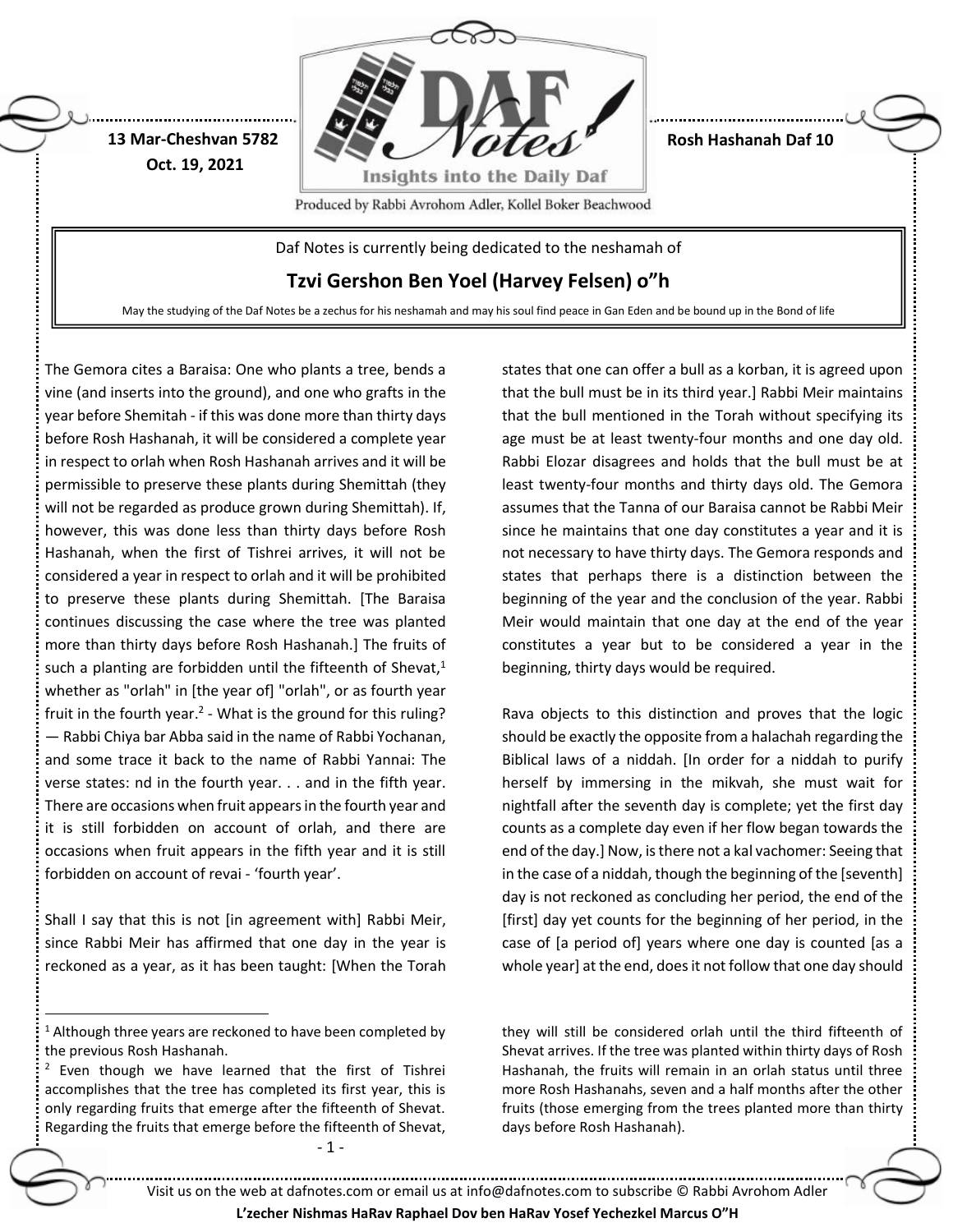

be counted [as a year] at the beginning? — What then? Will you say [that the Baraisa follows] Rabbi Elazar?<sup>3</sup> [How can this be, seeing that] Rabbi Elazar requires thirty days and thirty days, as we have learned: We do not plant nor bend over nor graft in the year before the Shemittah less than thirty days before Rosh Hashanah, and if one did plant or bend over or graft, he must uproot the plant; these are the words of Rabbi Elazar. Rabbi Yehudah said: If a grafting does not take within three days, it will not take at all. Rabbi Yosi and Rabbi Shimon said that it takes two weeks, and [commenting on this] Rav Nachman said in the name of Rabbah bar Avuha: On the view that thirty days are the period [for taking] we require thirty days and thirty; on the view that three days are the period, thirty-three days are required; on the view that two weeks are the period, two weeks and thirty days are required.<sup>4</sup> Now even if [we accept] the view of] Rabbi Yehudah, thirty-three days are required? — The truth is [that the statement in question follows] Rabbi Meir, and when it says thirty days, it means the thirty days of taking. In that case it should say thirty-one days? — He held that the thirtieth day counts both ways. (9b4 – 10b2)

Rabbi Yochanan said: Both of them [Rabbi Meir and Rabbi Elazar] based their views on the same verse, viz., And it came to pass at one and six hundred years, in the first month, on the first day of the month. Rabbi Meir holds: Seeing that the year was only one day old and it is still called a year, we can conclude that one day in a year is reckoned as a year. What would the other say to this?  $-$  [He says that] if it were written: 'In the six hundred and first year', then it would be as you say. Seeing, however, that it is written, 'In the one and six hundred years', the word 'years' refers to 'six hundred', and as for the word 'one', this means 'the beginning of one'. And what is Rabbi Elazar's reason? — Because it is written:

 $\ddot{\phantom{a}}$ 

'In the first month on the first day of the month. Seeing that the month was only one day old and it is yet called 'month', we can conclude that one day in a month is reckoned as a month; and since one day in a month is reckoned as a month, thirty days in a year are reckoned as a year, a month being reckoned by its unit and a year by its unit. (10b2 – 10b3)

### **INSIGHTS TO THE DAF**

## **HOW SHOULD WE RULE?**

The Gemora cites a Mishnah which states that if one plants a tree within thirty days of Rosh Hashanah prior to a Shemittah year, the tree must be uprooted. Rabbi Yehuda maintains that a tree takes root within three days. Rabbi Yosi and Rabbi Shimon hold that a tree takes root within two weeks of its being planted.

The Rambam and other poskim all rule in accordance with Rabbi Yosi and Rabbi Shimon. The Sfas Emes questions as to why the Rambam does not rule regarding lands outside of Eretz Yisroel in accordance with Rabbi Yehuda who holds that three days is sufficient. There is a principle that we rule outside of Eretz Yisroel in accordance with the viewpoint which is most lenient in Eretz Yisroel.

The Shagas Aryeh (14) and the Noda Beyehuda (kamma Y"D 88) answer that whenever the Gemora rules explicitly like the Tanna who is stringent, the principle of ruling in Chutz La'aretz in accordance with the lenient opinion does not apply.

#### **NOT A FACTUAL DISPUTE**

The Gemora cites a Mishnah which states that if one plants a tree within thirty days of Rosh Hashanah prior to a Shemittah

Shemittah year, the tree must be uprooted. Rabbi Yehudah maintains that a tree takes root within three days. Rabbi Yosi and Rabbi Shimon hold that a tree takes root within two weeks of its being planted. Rav Nachman rules in the name of Rabbah bar Avuhah that according to all these opinions, you must add an additional thirty days to satisfy the requirement of adding from the ordinary onto the holy.

<sup>&</sup>lt;sup>3</sup> The Gemora considers that perhaps the Tanna of our Baraisa is Rabbi Elozar who holds that thirty days constitutes a year pertaining to animals used for a korban, so too the tree must be planted thirty days before Rosh Hashanah to be considered a year.

 $4$  The Gemora cites a Mishna proving that a tree needs thirty days to become rooted in the ground. The Mishna states that if one plants a tree within thirty days of Rosh Hashanah prior to a